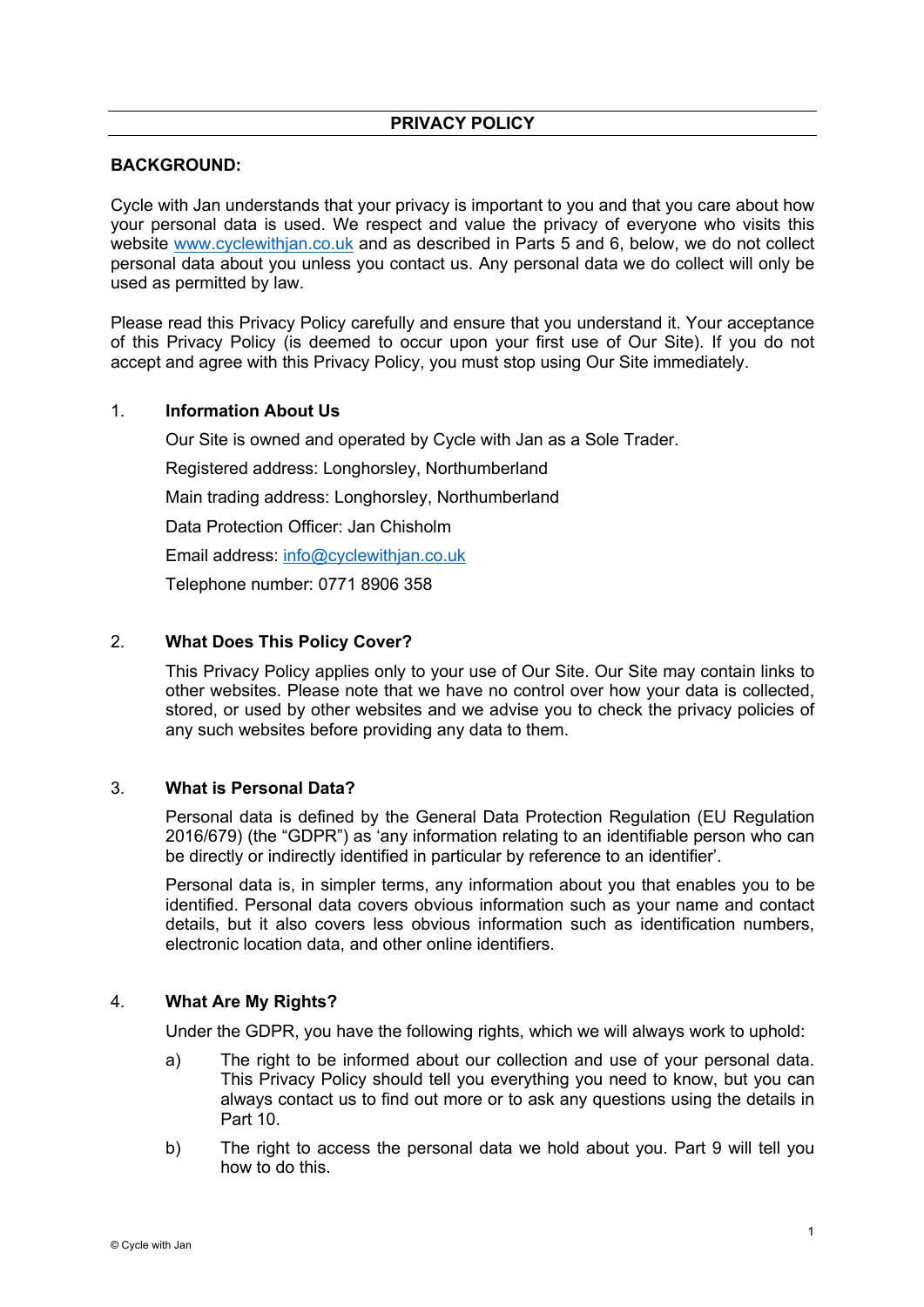- c) The right to have your personal data rectified if any of your personal data held by us is inaccurate or incomplete. Please contact us using the details in Part 10 to find out more.
- d) The right to be forgotten, i.e. the right to ask us to delete or otherwise dispose of any of your personal data that we have. Please contact us using the details in Part 10 to find out more.
- e) The right to restrict (i.e. prevent) the processing of your personal data.
- f) The right to object to us using your personal data for a particular purpose or purposes.
- g) The right to data portability. This means that, if you have provided personal data to us directly, we are using it with your consent or for the performance of a contract, and that data is processed using automated means, you can ask us for a copy of that personal data to re-use with another service or business in many cases.
- h) Rights relating to automated decision-making and profiling. We do not use your personal data in this way.

For more information about our use of your personal data or exercising your rights as outlined above, please contact us using the details provided in Part 10.

Further information about your rights can also be obtained from the Information Commissioner's Office or your local Citizens Advice Bureau.

If you have any cause for complaint about our use of your personal data, you have the right to lodge a complaint with the Information Commissioner's Office.

## 5. **What Personal Data Do You Collect?**

Subject to the following, we do not collect any personal data from you. We do not place cookies on your computer or device, nor do we use any other means of data collection.

If you send us an email, we may collect your name, your email address, and any other information which you choose to give us.

#### 6. **How Do You Use My Personal Data?**

If we do collect any personal data, it will be processed and stored securely, for no longer than is necessary in light of the reason(s) for which it was first collected. We will comply with our obligations and safeguard your rights under the GDPR at all times. For more details on security see Part 7, below.

As stated above, we do not generally collect any personal data. If you contact us and we obtain your personal details from your email, we may use them to respond to your email.

Any and all emails containing your personal data will be deleted no later than 1 month after the subject matter of your email has been resolved.

You have the right to withdraw your consent to us using your personal data at any time, and to request that we delete it.

We will not share any of your data with any third parties for any purposes (other than storage on an email server).